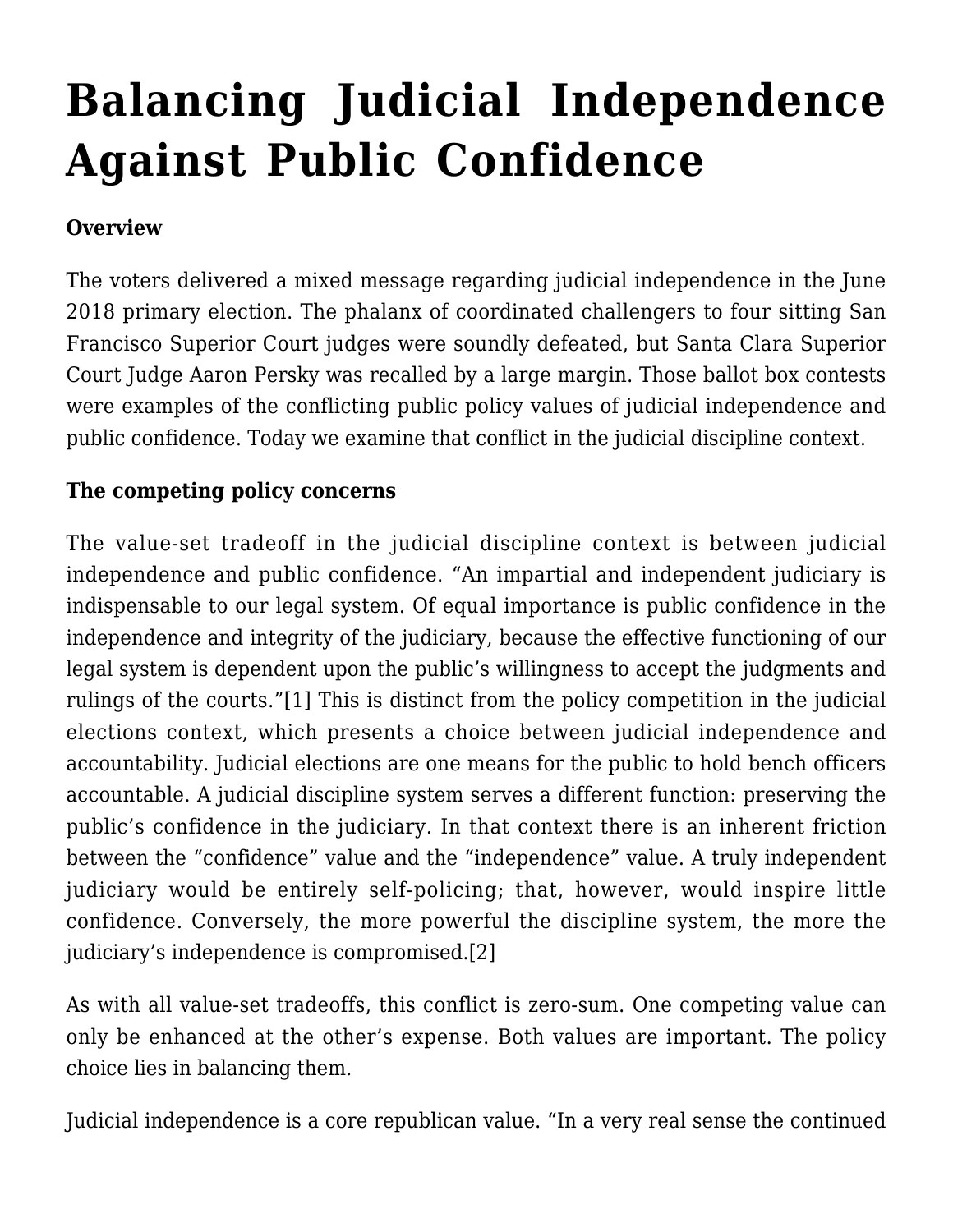success of American jurisprudence depends on it."[\[3\]](#page-8-0) It is a bedrock principle of the U.S. Constitution's tripartite government design: "[O]ur Constitution unambiguously enunciates a fundamental principle—that the 'judicial Power of the United States' must be reposed in an independent Judiciary. It commands that the independence of the Judiciary be jealously guarded, and it provides clear institutional protections for that independence."[\[4\]](#page-8-1) California's judicial system is grounded on the same principle of a nonpartisan, independent judiciary.[\[5\]](#page-8-2) Yet the continued existence of that independence relies in part on an effective discipline system, with "effectiveness" partly measured by public confidence.

<span id="page-1-2"></span><span id="page-1-1"></span><span id="page-1-0"></span>Public confidence is a way of stating the policy value of preserving public trust in the justice system. Not only must the process be fair, it must appear to be fair: "[W]hen it comes to public confidence in the judicial system, we are concerned not only with preventing improper conduct, but also with perceptions."[\[6\]](#page-8-3) There is an argument that making all aspects of judicial discipline proceedings public will contribute to public confidence, on the theory that open proceedings enhance the perception that complaints are being properly handled. The problem with that argument is human nature's tendency towards "where there's smoke there's fire" conclusions about unfounded allegations. A discipline system that discloses all complaints—meritorious or not—undercuts its own confidence objective by presenting false positives. Protecting complainants and witnesses from fear of retaliation is an equally compelling justification for confidentiality, at least before formal proceedings begin.

A recent case nicely illustrates these competing policy concerns.

## **Commission on Judicial Performance v. Howle, et al.**

In Commission on Judicial Performance v. Howle, the state auditor sued the state's judicial discipline body over the scope of confidentiality afforded to the commission's records of complaints against judicial officers.

<span id="page-1-5"></span><span id="page-1-4"></span><span id="page-1-3"></span>The legislature and the electorate created the Commission on Judicial Performance as a judicial-branch entity in 1960 via legislatively-referred constitutional amendment.[\[7\]](#page-8-4) The commission has broad authority to discipline bench officers, subject to California Supreme Court review[.\[8\]](#page-8-5) The commission has constitutional rulemaking authority to investigate and pursue judicial-discipline cases[.\[9\]](#page-8-6) And the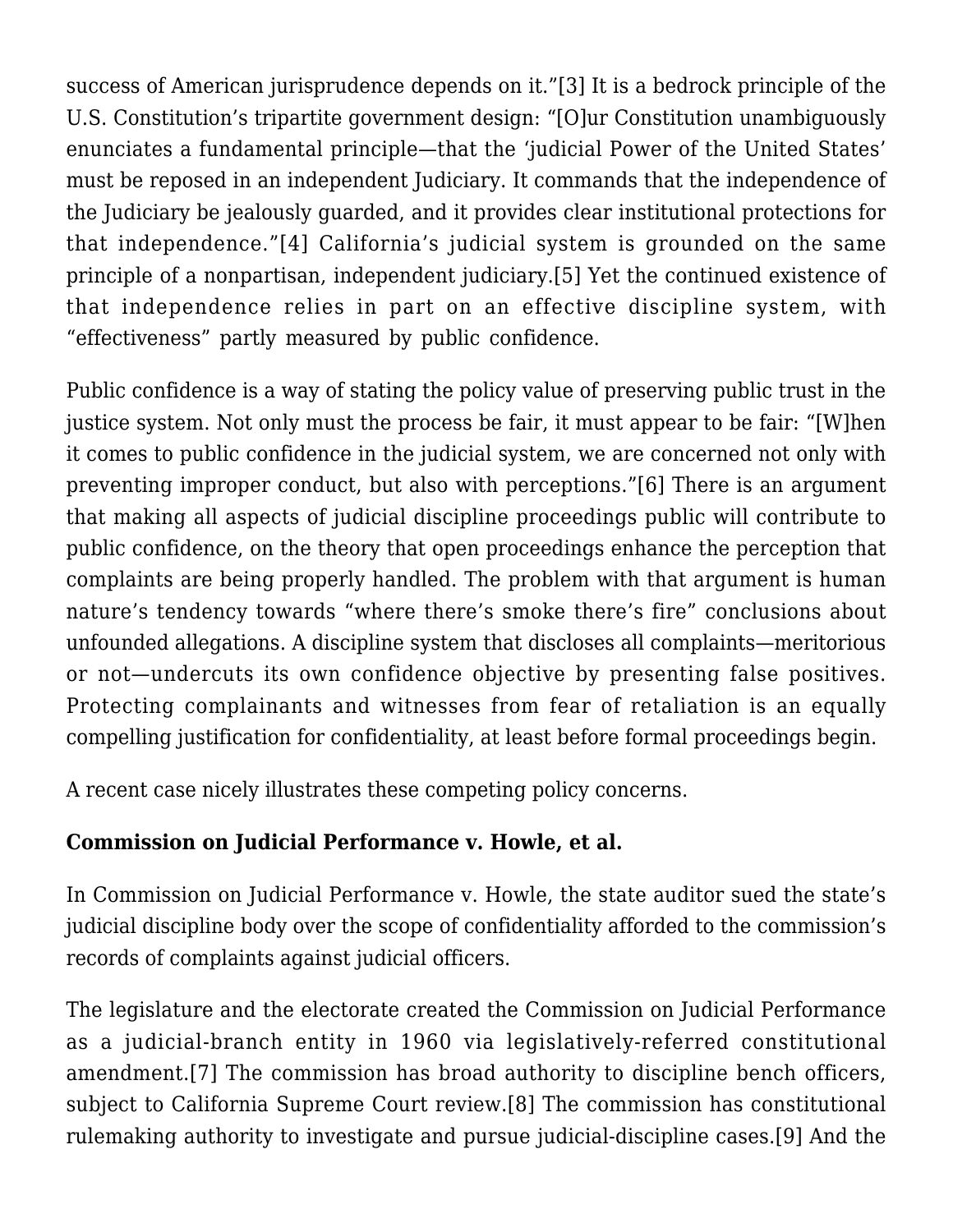<span id="page-2-0"></span>constitution grants it authority to "provide for the confidentiality of complaints to and investigations by the commission."[\[10\]](#page-8-7) The commission's Rule 102(a) provides: "Except as provided in this rule, all papers filed with and proceedings before the commission shall be confidential."

<span id="page-2-3"></span><span id="page-2-2"></span><span id="page-2-1"></span>The legislature created the State Auditor by statute.[\[11\]](#page-8-8) The auditor's ordinary duties include annually examining executive branch financial statements and statutorily-mandated performance audits.[\[12\]](#page-8-9) The auditor can also audit any other public entity when requested by the Joint Legislative Audit Committee.[\[13\]](#page-8-10) The auditor has access to all state agency records, including confidential records.[\[14\]](#page-9-0) This statutory right of access applies "[n]otwithstanding any other provision of law.["\[15\]](#page-9-1)

<span id="page-2-5"></span><span id="page-2-4"></span>On August 10, 2016, the Joint Legislative Audit Committee authorized an audit of the commission. The commission made all of its records available to the auditor, except its confidential records of complaints to and investigations by the commission. The auditor demanded access to those confidential records, relying on Government Code section 8545.2.[\[16\]](#page-9-2)

<span id="page-2-6"></span>The commission refused, relying on California constitution Article VI, section 18(i), which grants the commission rulemaking power to designate as confidential records of proceedings that do not result in public discipline, as it did with its Rule 102(a). The commission offered a compromise: it agreed to an audit on anything (including finances, workload statistics, and processes) that did not require reviewing confidential materials. The auditor rejected that offer and demanded full access.

<span id="page-2-7"></span>The commission petitioned the Superior Court for a writ of mandate, which was granted on December 19, 2017 (case number [CPF16515308\)](https://webapps.sftc.org/ci/CaseInfo.dll?CaseNum=CPF16515308&SessionID=DCC41205EFF1817B88835496F8E82C7270C2A7E0) ([16-515308](http://scocablog.com/wp-content/uploads/2018/07/16-515308.pdf)).[\[17\]](#page-10-0) The state auditor appealed (case number [A153547](http://appellatecases.courtinfo.ca.gov/search/case/dockets.cfm?dist=1&doc_id=2243643&doc_no=A153547&request_token=NiIwLSIkXkw5WzBdSCM9TE1JUEQ6UVxfJiIuUz5SQCAgCg%3D%3D)). That case is now pending, and after briefing completed the Court of Appeal ordered the parties to a settlement conference "at the earliest possible date."

### **Analysis**

This case demonstrates the difficulty of balancing judicial independence with public confidence. As noted above, these two values necessarily conflict. A truly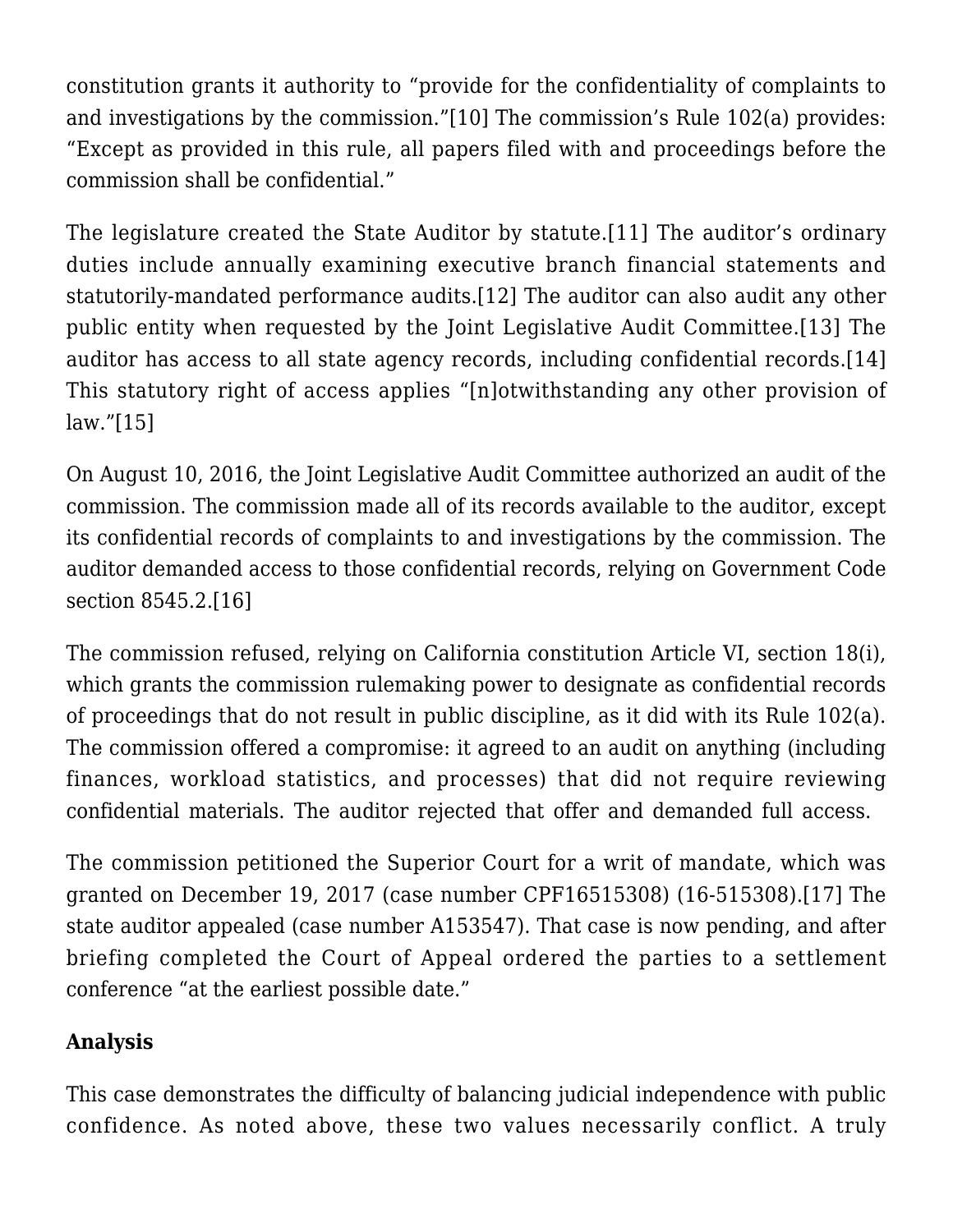independent judiciary would be entirely self-governing, free from even political or public-opinion pressure. Conversely, a judiciary that prioritized public opinion would be slaved to its whims.

Those conflicting imperatives apply in the judicial discipline context. A fully independent judiciary would be self-policing, and the public would simply need to have faith that the honest public servants of the judicial branch punished each other as needed. But no human institution is free from error, so when a judge merits serious discipline, meting it out publicly affirms the public's faith. And keeping unproved, frivolous, or minor infractions confidential prevents litigants from giving undue weight to petty faults.

<span id="page-3-0"></span>While this case illustrates this values conflict, it is not a vehicle for relitigating the electorate's policy choice. Instead, it is governed by the fundamental principle that a constitutional provision overrides a statute.[\[18\]](#page-10-1) Article VI section 18(i)(l) says: "The commission shall make rules for the investigation of judges. The commission may provide for the confidentiality of complaints to and investigations by the commission." The commission's Rule 102 provides for confidentiality subject to enumerated exceptions: "Except as provided in this rule, all papers filed with and proceedings before the commission shall be confidential."[\[19\]](#page-10-2) Based on those constitutional confidentiality provisions, the trial court correctly found the auditor's statutory argument inadequate.

<span id="page-3-3"></span><span id="page-3-2"></span><span id="page-3-1"></span>The auditor may not want the commission's records to be confidential, but that doesn't make it so.[\[20\]](#page-10-3) Even before reaching the main constitutional issue, the auditor's statutory authorization for access does not apply to records made confidential by the state constitution. Government Code section 8545.2 provides in relevant part (emphasis added): "No provision of law providing for the *confidentiality of any records* or property shall prevent disclosure pursuant to subdivision (a), unless the provision specifically refers to and precludes access and examination and reproduction pursuant to subdivision (a). [¶] For purposes of this section "*confidentiality of records or property*" means that the record or property may lawfully be kept confidential as a result of a statutory or common law privilege or any other provision of law." The California Supreme Court has held that the phrase "or any other provision of law" means what it says.[\[21\]](#page-10-4) But it proves too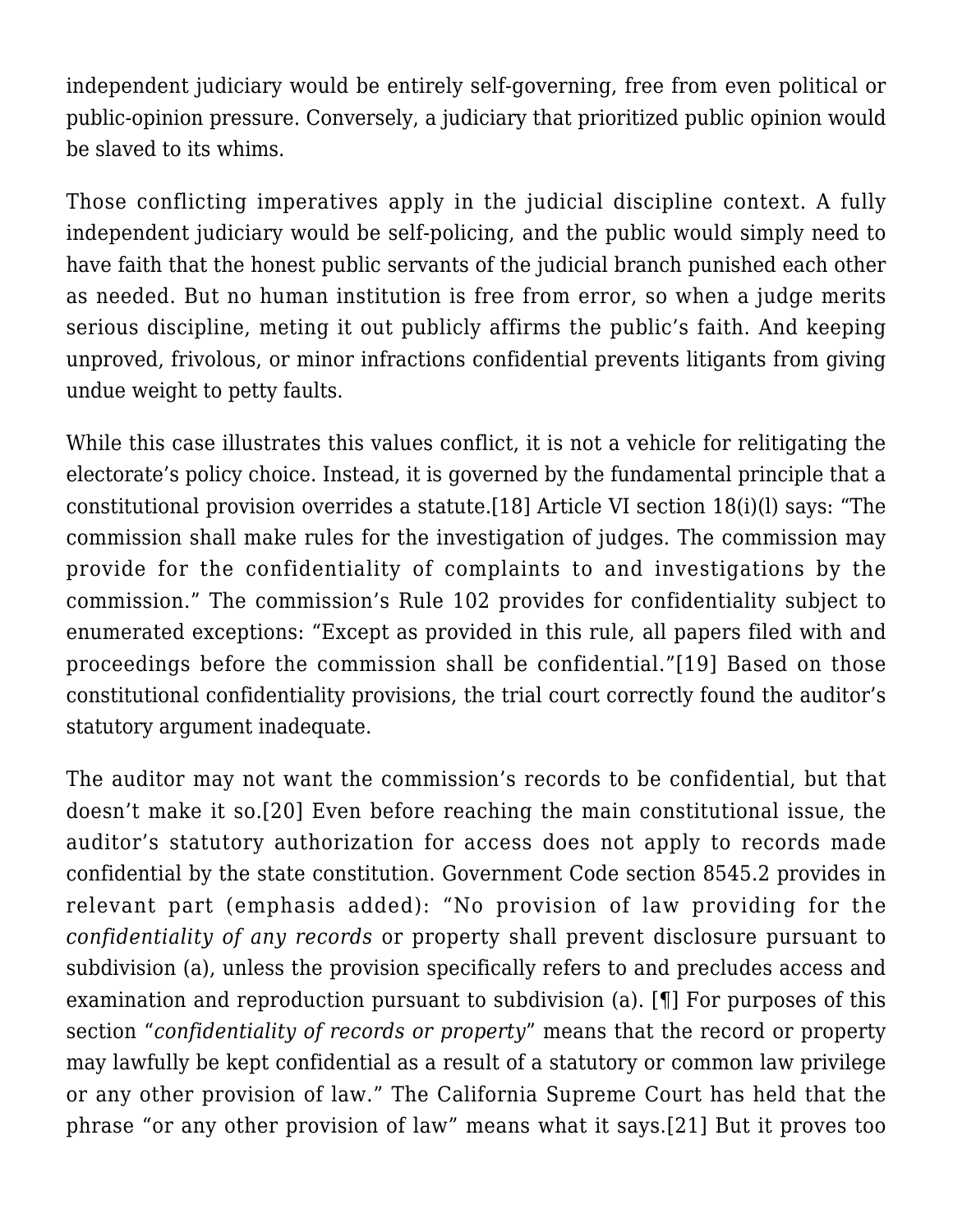much to assume that by that phrase the legislature meant to attempt to override a constitutional provision by statute. That would be wrong and absurd, and courts do not presume that the legislature had unlawful or absurd intent.[\[22\]](#page-11-0)

<span id="page-4-1"></span><span id="page-4-0"></span>We write not merely to agree with the trial court ruling, but to explore the deeper reasons for its correctness. This case presents a conflict between a constitutional provision and a statute, which is not an opportunity to re-weigh competing values. The legislature and the electorate balanced the conflicting imperatives of judicial independence and public confidence when they enacted Propositions 92 and 190.[\[23\]](#page-11-1) Absent further action by the state's legislative actors, the policy debate is settled. And the fact that the electorate and the legislature combined their powers here gives this constitutional provision particular force.

To require greater consensus for more significant acts, the California constitution distinguishes between what the electorate and the legislature can accomplish separately, and what they can do together. As we have argued elsewhere, the constitutional requirement that the legislature and electorate combine their powers to call a convention or to revise the constitution means that those acts require a greater measure of power than does a statutory enactment or even a constitutional amendment.[\[24\]](#page-11-2) The relevant constitutional provision here arose from an initiative measure proposed by the legislature and approved by the electorate. That procedure is an exercise of the state's full legislative power, which is great enough for ultimate acts like revising the constitution or calling a convention to write a new charter.

<span id="page-4-3"></span><span id="page-4-2"></span>To be clear: we are not arguing that this was a revision. These measures do not accomplish the broad or fundamental changes to the California government's design that characterize a revision. Just because the electorate approves a legislativelyproposed constitutional amendment does not make that act a revision. Yet it is significant that these acts arose from the electorate and the legislature acting in concert[.\[25\]](#page-11-3) It was the exercise of the state's full legislative power.[\[26\]](#page-11-4) This is unlike the legislature and governor acting together to make a statutory law, which is only the ordinary lawmaking process; indeed, the legislature could have made the commission's confidentiality requirements a statutory matter, or the electorate could by initiative have enacted the same statutory provision. Instead, here the legislature and the electorate combined their powers to amend the state constitution. From any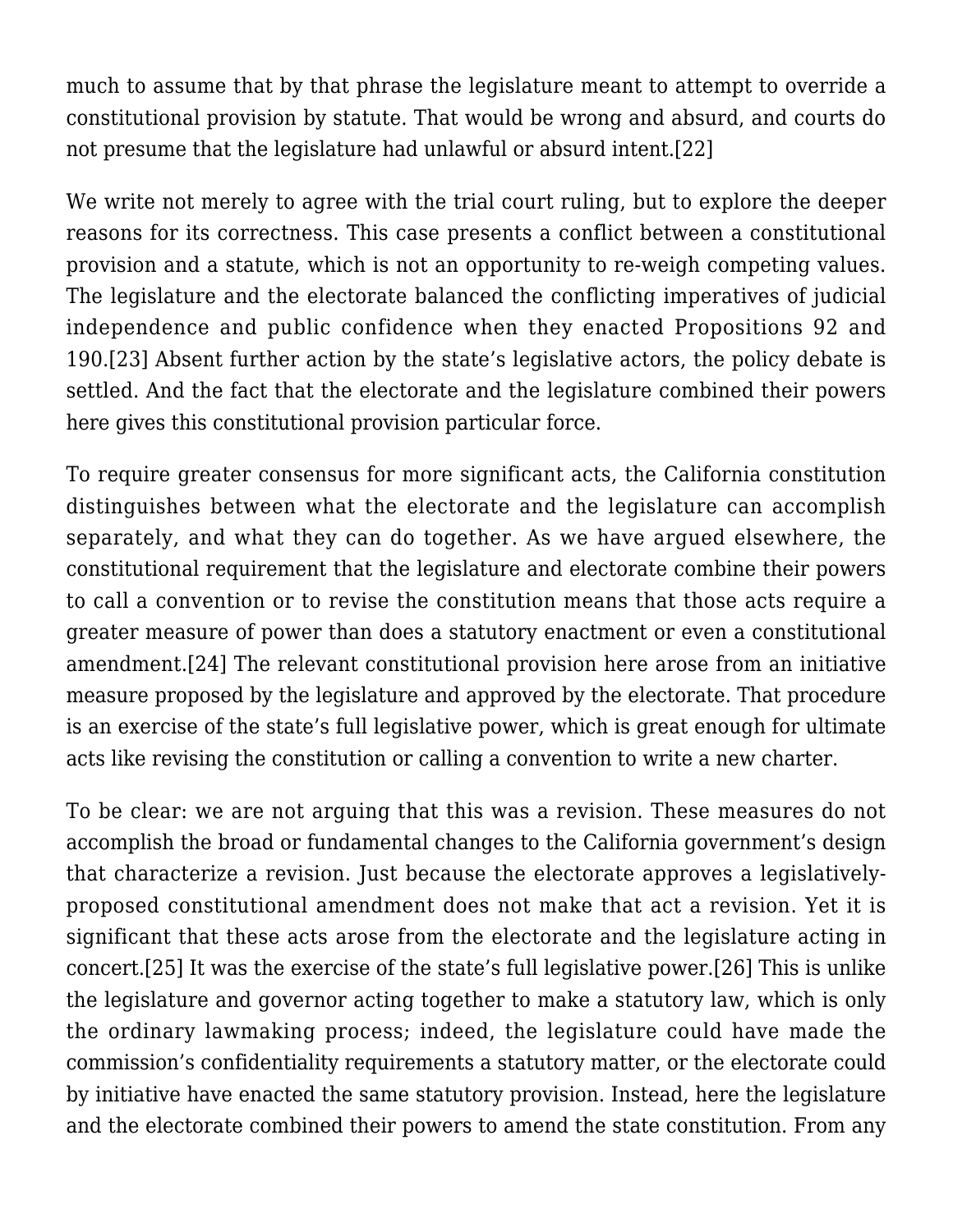angle, that is a more significant use of power than enacting a statute.

The fact that this provision arrived in the constitution via legislatively-referred initiative constitutional amendment means that the drafter's intent (which is the focus of judicial construction) in this instance includes the legislature and the electorate as drafters in the sense that both intended this measure to permit the commission to keep its non-public case records confidential. And the fact that the measures made confidentiality a constitutional matter means that only the electorate can change it. Any later legislative attempt to regulate this issue by statute must bow to the constitutional command[.\[27\]](#page-11-5)

<span id="page-5-0"></span>The legislature and the electorate combined their power to amend the constitution to permit the commission to keep its records confidential. The change from "shall" to "may" was intended to make the commission's authority discretionary. To a reviewing court this means that both of the state's legislative powers so intended. And it would take a constitutional amendment to relieve the commission of that discretion. Surely these considerations warrant a strict reading of any statutory attempt to authorize access to the commission's records.

Of course, the fact that the legislature's power to regulate the commission is circumscribed does not mean that the commission is a free agent. The electorate can always amend the constitutional terms governing the commission—and it has done so. Before 1988, the commission's proceedings were confidential unless it recommended serious discipline and the proceeding reached the California Supreme Court. In the November 1988 general election, the voters adopted Proposition 92 (a legislatively-referred constitutional amendment), which authorized the commission to open its hearings to the public "in the event charges involve moral turpitude, dishonesty, or corruption."[\[28\]](#page-11-6)

<span id="page-5-2"></span><span id="page-5-1"></span>The 1988 amendment also proves the main points in contention here: whether some judicial discipline proceedings are confidential, and whether the commission has discretionary rulemaking authority in that area. Before 1988 the relevant constitutional provision said: "The Judicial Council shall make rules implementing this section and providing for confidentiality of proceedings."[\[29\]](#page-12-0) The California Supreme Court held that this provision required confidentiality of investigations and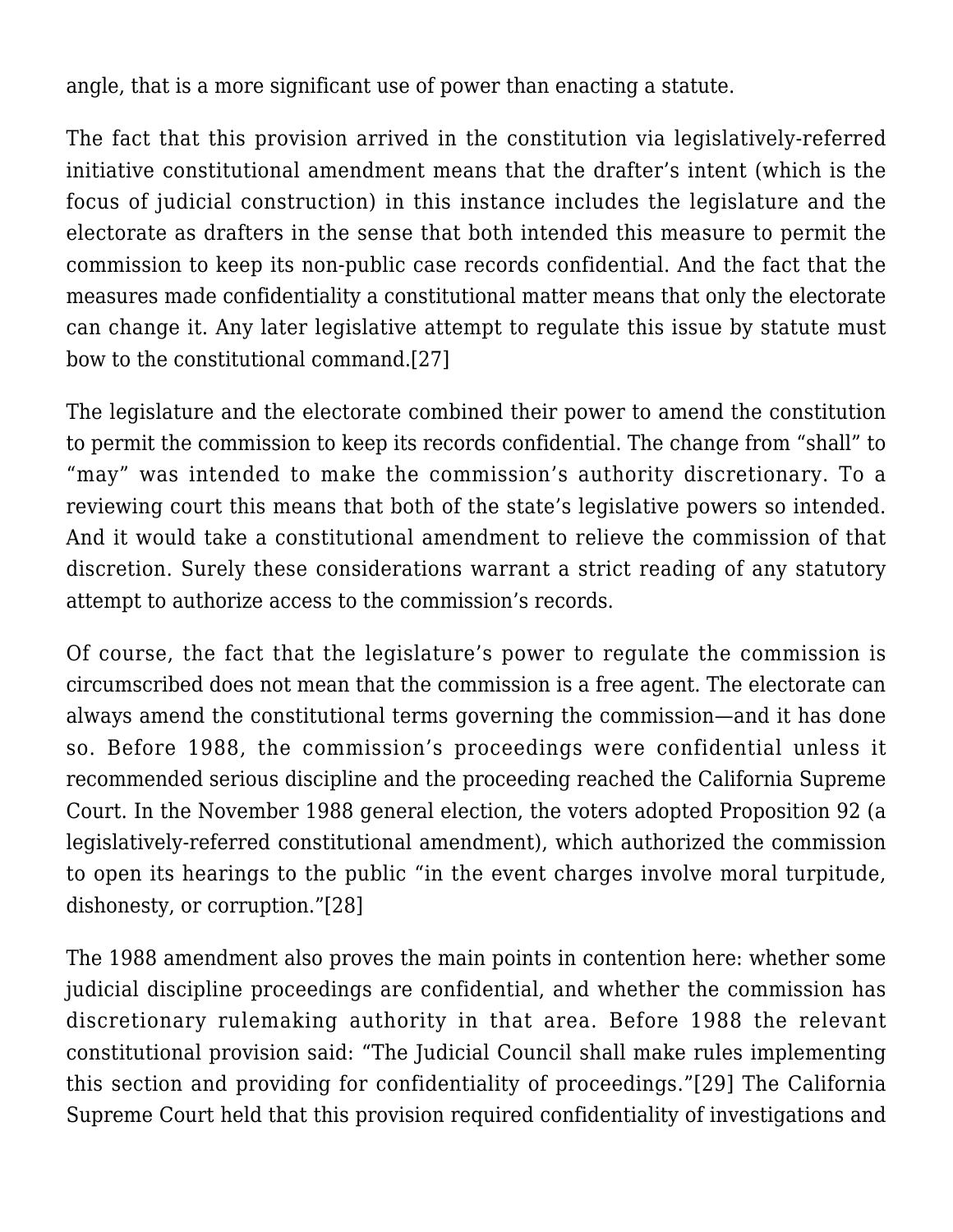<span id="page-6-0"></span>proceedings before the commission, and that not even the Judicial Council could order investigations and hearings be opened.[\[30\]](#page-12-1) As the state high court explained, the commission "was created to act as a constitutionally independent body," and its authority to keep a matter confidential or order that it be open "is established by our Constitution in article VI, section 18, subdivision (f), adopted by amendment in 1988.["\[31\]](#page-12-2)

<span id="page-6-1"></span>The 1988 amendment did nothing to change the commission's constitutional power to maintain confidentiality:

[T]he Commission retains the authority to maintain the confidentiality of proceedings and thus to have an entirely private admonishment in the event it concludes that public confidence and the interests of justice would not be served by an open hearing. [¶] The circumstance [of] the 1988 constitutional amendment . . . does not reflect any contrary intent. [It] simply affirms the continuing authority of the Judicial Council to promulgate rules implementing section 18, including but not limited to provisions relating to confidentiality.[\[32\]](#page-12-3)

<span id="page-6-4"></span><span id="page-6-3"></span><span id="page-6-2"></span>This section was amended again by legislatively-referred amendment in 1994, making only subtle changes to the confidentiality provision.[\[33\]](#page-12-4) Two changes bear on the issue here, because they *increased* the commission's discretion, making it the sole arbiter of whether informal proceedings should be confidential. One change was new subdivision (i), which moved discretionary rulemaking authority from the Judicial Council to the commission[.\[34\]](#page-12-5) The other change was new subdivision (j), which required formal proceedings to be public[.\[35\]](#page-12-6) Read with the commission's discretion over making informal proceedings confidential under subdivision (i), and the applying the *expressio unius* canon, the plain implications are that only formal proceedings must be public, and that the commission has constitutional discretionary power to make its other proceedings confidential.

<span id="page-6-5"></span>Finally, there is an argument that this case is not a conflict between a statute and a constitutional provision—always an obvious result there—but between a statute and an administrative rule adopted under constitutional authority. It is possible that the commission could exceed the constitutional grant of discretionary rulemaking power. Here, because there is no indication that the commission's rule abuses that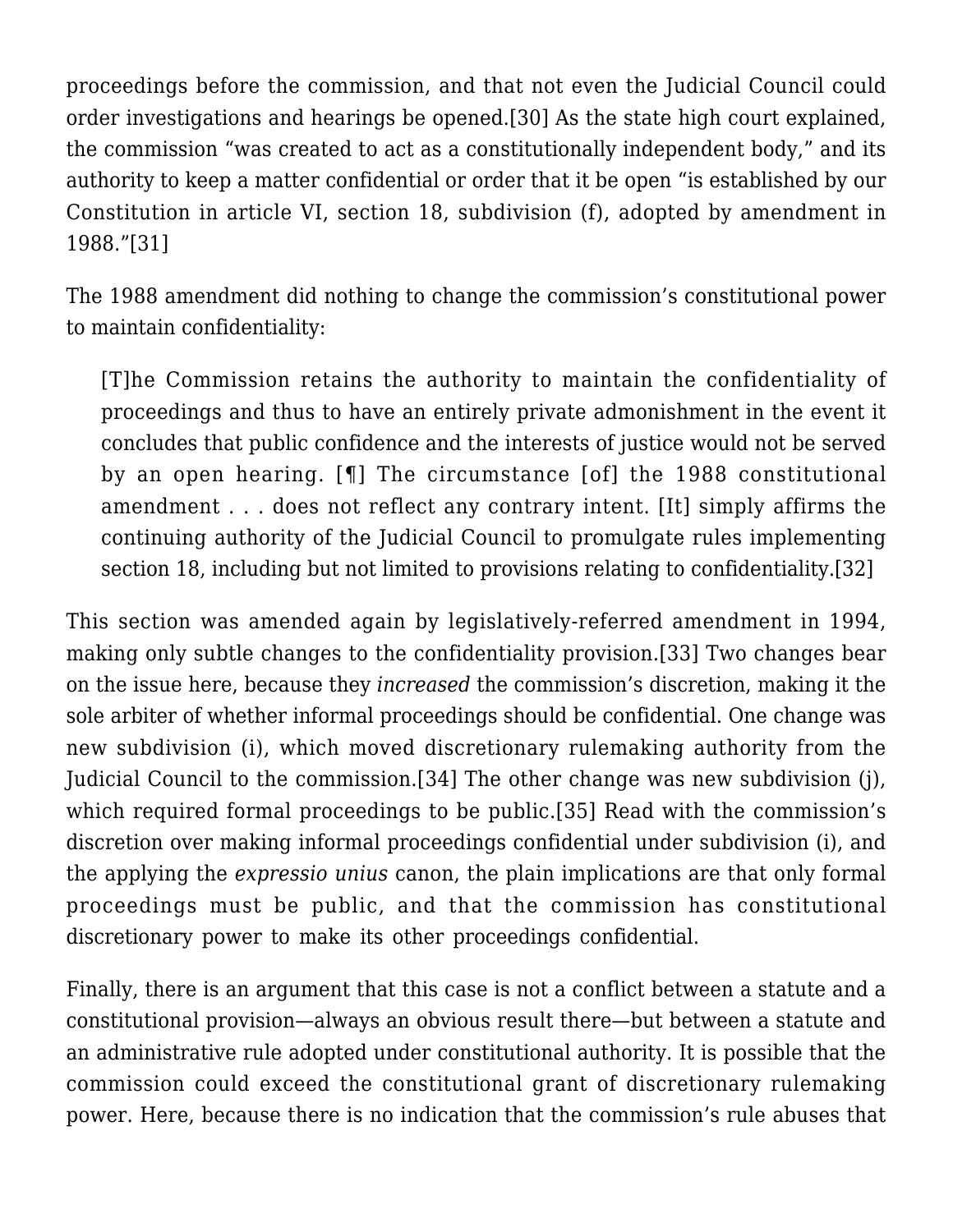<span id="page-7-3"></span><span id="page-7-2"></span>discretion, the statutory attack fails. The general rule is that an administrative entity's interpretations of its constitutional authority and of constitutional provisions it is charged with implementing are accorded considerable weight.[\[36\]](#page-12-7) Interpretations by independent agencies like the commission warrant deferential treatment by the courts, which generally will not overturn those interpretations unless they are clearly erroneous or unauthorized[.\[37\]](#page-12-8) And quasi-legislative rules receive only limited review under a narrow standard, solely to determine whether the agency's action is arbitrary, capricious, lacking in evidentiary support, or contrary to procedures provided by law[.\[38\]](#page-12-9) Regardless which of those rules applies here, the commission's rule will receive a deferential review.

## <span id="page-7-4"></span>**Conclusion**

Judges are people, and people make mistakes. Judicial independence depends in part on public confidence: the public needs to be confident that the judiciary is using its independence wisely. A discipline system that inspires confidence can help validate the trust placed in the judicial branch. But a discipline system can also undermine trust by making unfounded allegations public. This is the crux of the problem: outing bad judges without making good judges seem bad by disclosing meritless complaints against them.

The policy choice by the legislature and the voters was to balance these values by requiring imposed discipline to be public, and permitting the commission to keep baseless claims private. The legislature and electorate made that policy decision by constitutional amendment, and so balanced the need for judicial independence against public confidence in the judiciary. And the legislature and electorate have modified that balance several times. If the auditor (or anyone else) disagrees with the current balance, then the solution is the ballot box. As it stands now, the state constitution trumps the auditor's statutory authority.

–o0o–

Senior research fellow Stephen M. Duvernay contributed to this article.

<span id="page-7-1"></span><span id="page-7-0"></span>[\[1\]](#page-0-0) *[Adams v. Comm'n on Judicial Performance](https://scholar.google.com/scholar_case?case=1092996602409616110&q=Adams+v.+Commission+on+Judicial+Performance+(1994)+8+Cal.4th+630,+637&hl=en&as_sdt=4,5)* (1994) at 637.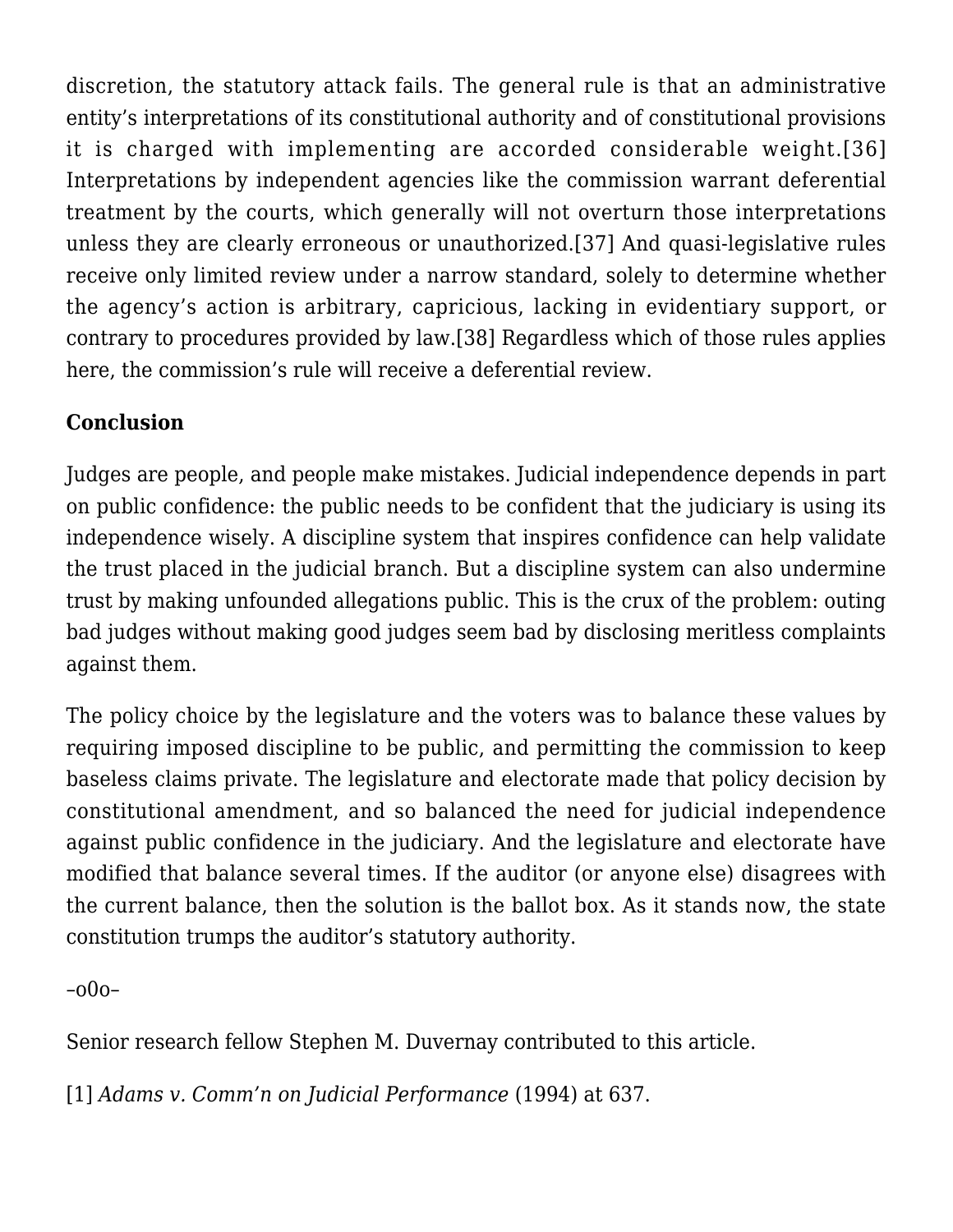[\[2\]](#page-0-1) Wilbank J. Roche, *Judicial Discipline in California: A Critical Re-Evaluation* (1976) 10 Loy. L.A. L. Rev. 192, 235.

<span id="page-8-0"></span>[\[3\]](#page-0-2) *Ibid*.

<span id="page-8-1"></span>[\[4\]](#page-1-0) *[Northern Pipeline Const. Co. v. Marathon Pipe Line Co.](https://scholar.google.com/scholar_case?case=17768408304219861886&q=458+U.S.+50&hl=en&as_sdt=2006)* (1982) at 60. *See also [Commodity Futures Trading Com'n v. Schor](https://scholar.google.com/scholar_case?case=15282072966741545295&q=478+U.S.+833&hl=en&as_sdt=2006)* (1986) at 848 (Article III, § 1 serves both to protect the role of the independent judiciary within the constitutional scheme of tripartite government and to safeguard litigants' right to have claims decided before judges who are free from potential domination by other branches of government); *[United States. v. Will](https://scholar.google.com/scholar_case?case=17369464907088650858&q=449+U.S.+200&hl=en&as_sdt=2006)* (1980) at 217–18 ("The Compensation Clause has its roots in the longstanding Anglo-American tradition of an independent Judiciary. A Judiciary free from control by the Executive and the Legislature is essential if there is a right to have claims decided by judges who are free from potential domination by other branches of government.").

<span id="page-8-2"></span>[\[5\]](#page-1-1) *[People v. King](https://scholar.google.com/scholar_case?case=8399602434938436455&q=27+Cal.4th+29&hl=en&as_sdt=2006)* (2002) at 34; *[In re Horton](https://scholar.google.com/scholar_case?case=12957868809783177926&q=54+Cal.3d+82&hl=en&as_sdt=2006)* (1991) at 97.

<span id="page-8-3"></span>[\[6\]](#page-1-2) *[Castaneda v. Super. Ct.](https://scholar.google.com/scholar_case?case=2713098297992049428&q=237+Cal.App.4th+1434&hl=en&as_sdt=2006)* (2015) at 1447, citing *[Lois R. v. Super. Ct.](https://scholar.google.com/scholar_case?case=7364146644549843754&q=19+Cal.App.3d+895&hl=en&as_sdt=2006)* (1971) at 902, quoting *Hewart, Lord, Rex v. Sussex Justices* (1924) 1 K.B. 256, 259 ("justice should not only be done, but should manifestly and undoubtedly be seen to be done"); See also *[People v. Pride](https://scholar.google.com/scholar_case?case=3473142980369990145&q=3+Cal.4th+195&hl=en&as_sdt=2006)* (1992) at 272 ("'justice must satisfy the appearance of justice'") quoting *[Offutt v. United States](https://scholar.google.com/scholar_case?case=15348771758421925949&q=348+U.S.+11&hl=en&as_sdt=2006)* (1954) at 14.

<span id="page-8-4"></span>[\[7\]](#page-1-3) *[Adams](https://scholar.google.com/scholar_case?case=1092996602409616110&q=Adams+v.+Commission+on+Judicial+Performance+(1994)+8+Cal.4th+630,+637&hl=en&as_sdt=4,5), supra,* at 637; Cal. Const., art. VI, § 8; Cal. Proposition 10, Comm'n on Judicial Qualifications (Nov. 8, 1960).

<span id="page-8-5"></span>[\[8\]](#page-1-4) Cal. Const., art. VI, § 18, subd. (b), (d).

<span id="page-8-6"></span>[\[9\]](#page-1-5) Cal. Const. art. VI, § 18, subd. (i).

<span id="page-8-7"></span>[\[10\]](#page-2-0) Cal. Const. Art. VI, § 18, subd. (i)(l), (j). Confidentiality lifts once the commission begins a formal discipline process; all such papers and proceedings are public.

<span id="page-8-8"></span>[\[11\]](#page-2-1) Government Code sections 8543, subdivision (a) and 8543.2.

<span id="page-8-10"></span><span id="page-8-9"></span>[\[12\]](#page-2-2) Government Code section 8543.1.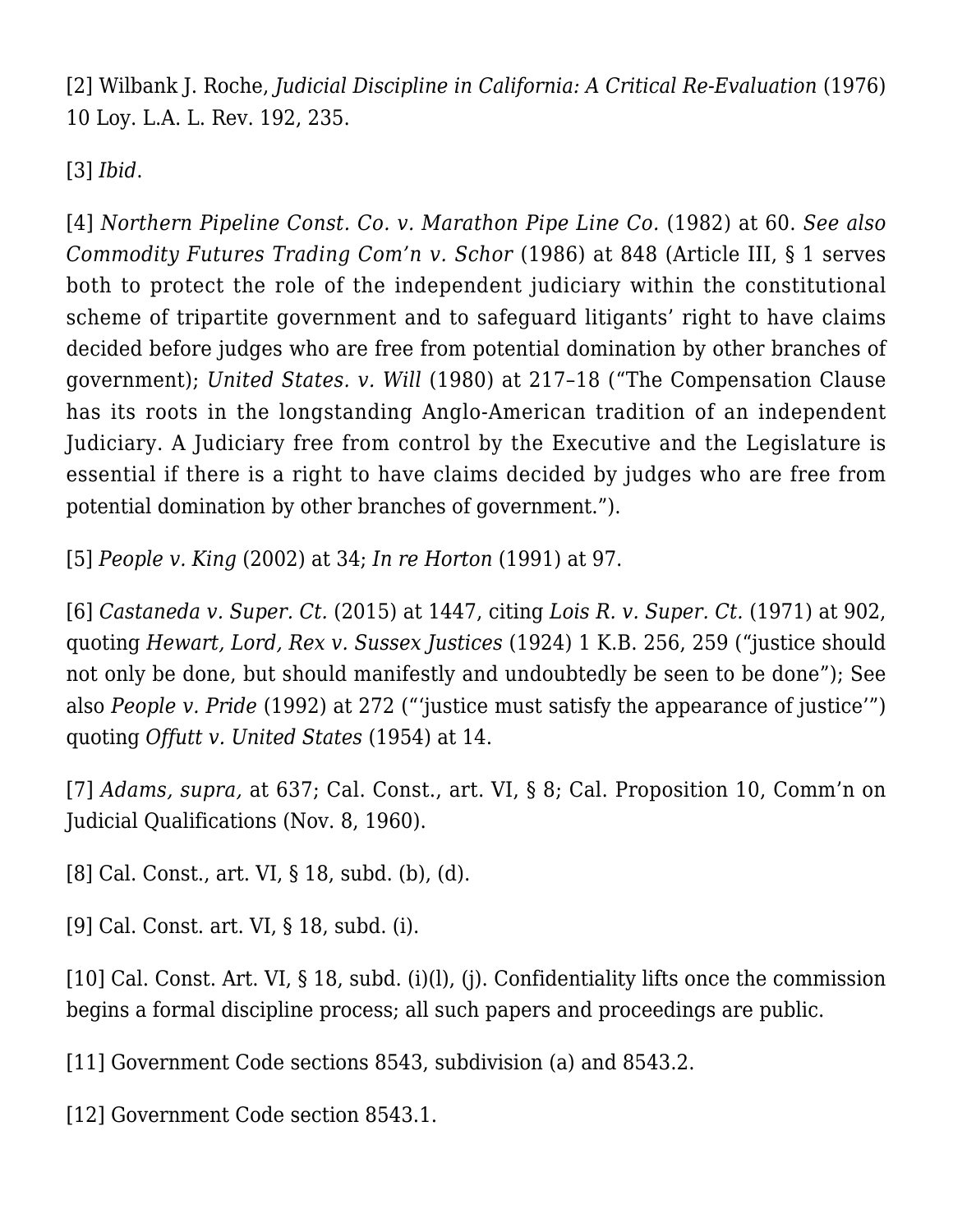[\[13\]](#page-2-3) Government Code section 8546.1, subdivision (b).

<span id="page-9-0"></span>[\[14\]](#page-2-4) Government Code section 8545.2, subdivision (a).

<span id="page-9-1"></span>[\[15\]](#page-2-5) *Ibid*.

<span id="page-9-2"></span>[\[16\]](#page-2-6) Government Code section 8545.2 provides in full:

(a) Notwithstanding any other provision of law, the California State Auditor during regular business hours shall have access to and authority to examine and reproduce, any and all books, accounts, reports, vouchers, correspondence files, and all other records, bank accounts, and money or other property, of any agency of the state, including a commission, whether created by the California Constitution or otherwise, any local governmental entity, including any city, county, and school or special district, and any publicly created entity, for any audit or investigation. Any officer or employee of any agency or entity having these records or property in his or her possession, under his or her control, or otherwise having access to them, shall permit access to, and examination and reproduction thereof, upon the request of the California State Auditor or his or her authorized representative.

(b) For the purposes of access to and examination and reproduction of the records and property described in subdivision (a), an authorized representative of the California State Auditor is an employee or officer of the state or local governmental agency or publicly created entity involved and is subject to any limitations on release of the information as may apply to an employee or officer of the state or local governmental agency or publicly created entity. For the purpose of conducting any audit or investigation, the California State Auditor or his or her authorized representative shall have access to the records and property of any public or private entity or person subject to review or regulation by the public agency or public entity being audited or investigated to the same extent that employees or officers of that agency or public entity have access. No provision of law providing for the confidentiality of any records or property shall prevent disclosure pursuant to subdivision (a), unless the provision specifically refers to and precludes access and examination and reproduction pursuant to subdivision (a). Providing confidential information to the California State Auditor pursuant to this section, including, but not limited to, confidential information that is subject to a privilege, shall not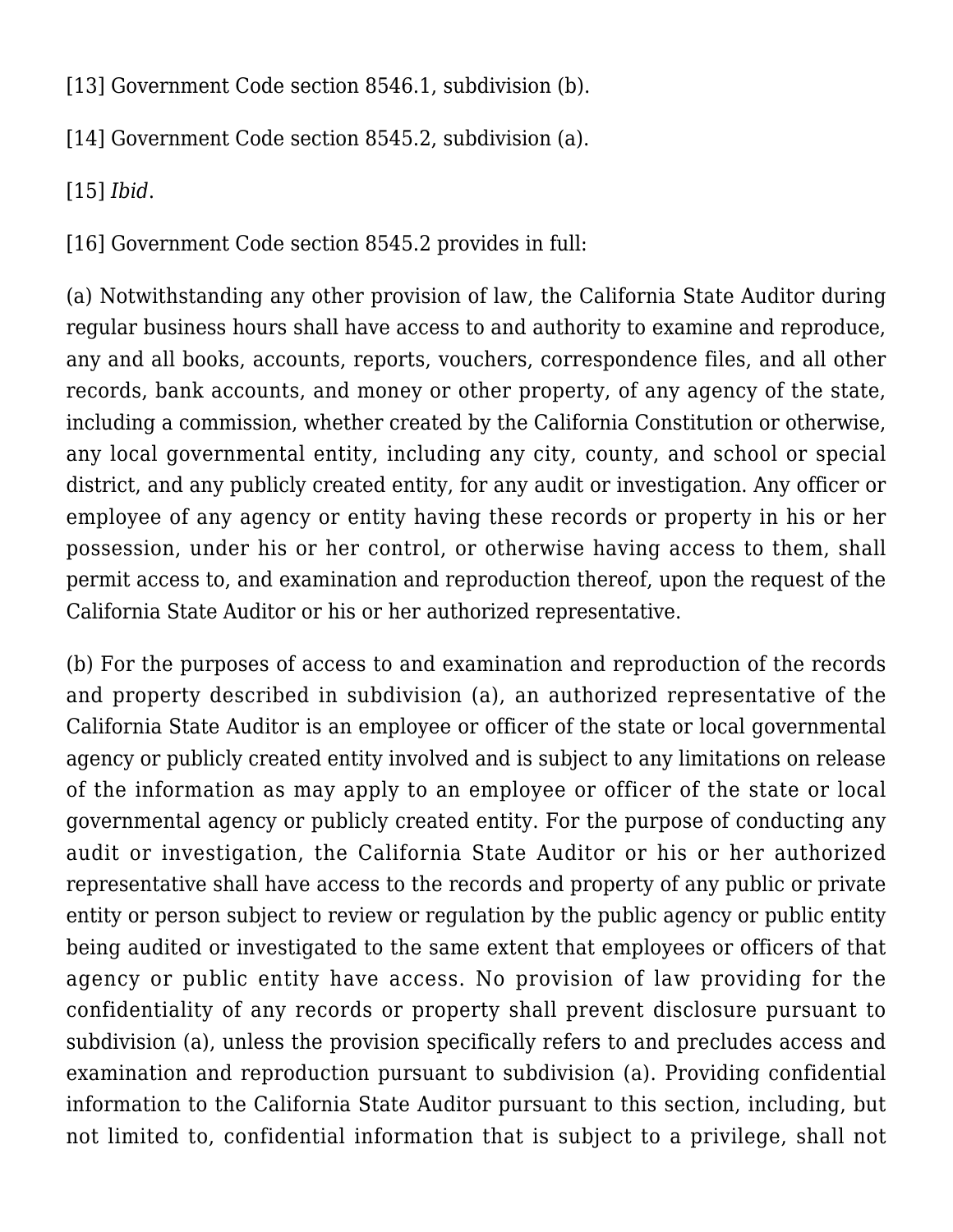constitute a waiver of that privilege. This subdivision does not apply to records compiled pursuant to Part 1 (commencing with Section 8900) or Part 2 (commencing with Section 10200) of Division 2.

(c) Any officer or person who fails or refuses to permit access and examination and reproduction, as required by this section, is guilty of a misdemeanor.

(d) For purposes of this section "confidentiality of records or property" means that the record or property may lawfully be kept confidential as a result of a statutory or common law privilege or any other provision of law.

<span id="page-10-0"></span>[\[17\]](#page-2-7) This factual background is derived from that order. We have no independent knowledge of this case beyond what we read in publicly-filed documents.

<span id="page-10-1"></span>[\[18\]](#page-3-0) *[Cty. of Los Angeles v. Comm'n on State Mandates](https://scholar.google.com/scholar_case?case=15268088478321520788&q=150+Cal.App.4th+898&hl=en&as_sdt=4,5)* (2007) at 904 ("A statute cannot trump the constitution."); *[Playboy Enterprises, Inc. v. Super. Ct](https://scholar.google.com/scholar_case?case=12804984810484256036&q=154+Cal.App.3d+14&hl=en&as_sdt=4,5).* (1984) at 28 ("When the Constitution speaks plainly on a particular matter, it must be given effect as the paramount law of the state."). See also, e.g., *[Sands v. Morongo Unified](https://scholar.google.com/scholar_case?case=14992665772597593310&q=53+Cal.3d+863&hl=en&as_sdt=4,5) [Sch. Dist.](https://scholar.google.com/scholar_case?case=14992665772597593310&q=53+Cal.3d+863&hl=en&as_sdt=4,5)* (1991) at 902 (California constitution is "the supreme law of our state" subject only to the United States Constitution); *Ex parte Braun* (1903) 141 Cal. 204, 211 (California constitution is highest expression of people's will and legislative act is ineffective against constitutional command); *People v. Parks* (1881) 58 Cal. 624, 635 ("When a statute is challenged as in conflict with the fundamental law, a clear and substantial conflict must be found to exist to justify its condemnation; but when found, Courts must not hesitate to condemn. The Constitution is the voice of the people speaking in their sovereign capacity, and it must be heeded. When it speaks in plain language with reference to a particular matter, it must have effect as the paramount law of the land.").

<span id="page-10-2"></span>[\[19\]](#page-3-1) *See [Comm'n on Judicial Performance v. Super. Ct](https://scholar.google.com/scholar_case?case=12884213276959871347&q=156+Cal.App.4th+617&hl=en&as_sdt=4,5).* (2007) at 722 ("The Commission's rule 102 provides that, except as stated in that rule, all nonpublic papers and proceedings are absolutely confidential.").

<span id="page-10-3"></span>[\[20\]](#page-3-2) *[In re Marriage of Steiner and Hosseini](https://scholar.google.com/scholar_case?case=8899061808223844337&q=117+Cal.App.4th+519&hl=en&as_sdt=4,5)* (2004) at 627.

<span id="page-10-4"></span>[\[21\]](#page-3-3) *[People v. Palacios](https://scholar.google.com/scholar_case?case=2660467391583554714&q=41+Cal.4th+720&hl=en&as_sdt=4,5)* (2007) at 728 ("we found the phrase 'notwithstanding any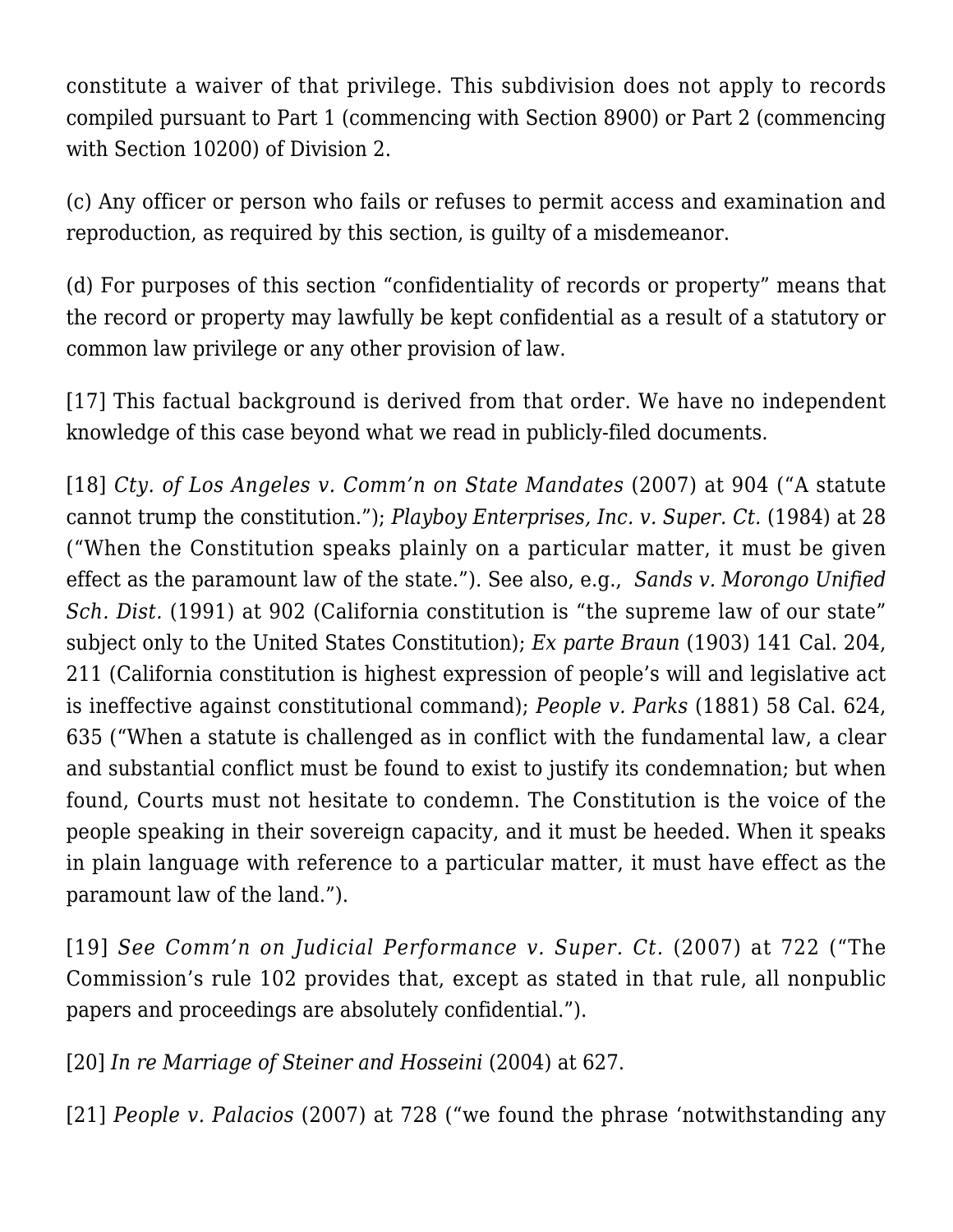other provision of law' means what it says.").

<span id="page-11-0"></span>[\[22\]](#page-4-0) *Ex parte Miller* (1912) 162 Cal. 687, 696–97 ("The courts must always assume that the Legislature in enacting laws intended to act within its lawful powers, and not to violate the restrictions placed upon it by the Constitution."); *[Whitcomb v.](https://scholar.google.com/scholar_case?case=4768277990269300314&q=46+Cal.App.2d+263&hl=en&as_sdt=4,5&as_ylo=1903&as_yhi=1970) [Emerson](https://scholar.google.com/scholar_case?case=4768277990269300314&q=46+Cal.App.2d+263&hl=en&as_sdt=4,5&as_ylo=1903&as_yhi=1970)* (1941) at 275 ("In approaching this problem we cannot assume that the legislature, either willfully or ignorantly, intended to violate the organic law of either the United States or of the State of California."); *Ahern v. Livermore Union High School Dist. of Alameda County* (1930) 208 Cal. 770, 779 ("This would be an absurd state of affairs, and we cannot believe that the Legislature ever intended that such a condition should result from the enactment of said amendment.").

<span id="page-11-1"></span>[\[23\]](#page-4-1) See *[Adams](https://scholar.google.com/scholar_case?case=1092996602409616110&q=Adams+v.+Commission+on+Judicial+Performance+(1994)+8+Cal.4th+630,+637&hl=en&as_sdt=4,5)*, supra, at 649, *[Oberholzer v. Commission on Judicial Performance](https://scholar.google.com/scholar_case?case=432230385552043549&q=20+Cal.4th+371,&hl=en&as_sdt=2006)* (1999) at 388, and *[The Recorder v. Commission on Judicial Performance](https://scholar.google.com/scholar_case?case=3233803566406165213&q=72+Cal.App.4th+258&hl=en&as_sdt=2006)* (1999) at 263.

<span id="page-11-2"></span>[\[24\]](#page-4-2) *See*, David A. Carrillo et al., *California Constitutional Law: Popular Sovereignty* (2017) 68 Hastings L.J. 731.

<span id="page-11-3"></span>[\[25\]](#page-4-3) *[Oberholzer](https://scholar.google.com/scholar_case?case=432230385552043549&q=20+Cal.4th+371,&hl=en&as_sdt=2006)*, supra, at 388 ("The electorate's passage of Proposition 190 in November 1994 directed the transfer of authority for rulemaking from the Judicial Council to the Commission.")

<span id="page-11-4"></span>[\[26\]](#page-4-3) In California, "the power to legislate is shared by the Legislature and the electorate through the initiative process." *[Prof'l. Engineers in Cal. Gov't. v. Kempton](https://scholar.google.com/scholar_case?case=11582858172152165605&q=155+P.3d+226&hl=en&as_sdt=2006)* (2007) at 239-40 (citing Art. IV, § 1).

<span id="page-11-6"></span><span id="page-11-5"></span>[\[27\]](#page-5-0) Carrillo et al., *California Constitutional Law: Popular Sovereignty* (2017) 68 Hastings L.J. 731, 742 ("Only the electorate may amend the state constitution, and only through the initiative process; revisions require the legislature's participation, either through submitting a proposed revision to the electorate directly or by convening a constitutional convention."); see also *[Briggs v. Brown](https://scholar.google.com/scholar_case?case=858254192927452095&q=3+Cal.5th+808&hl=en&as_sdt=2006)* (2017) at 893, n.16 (legislature may not amend an initiative statute without subsequent voter approval unless the initiative permits such amendment, and then only upon whatever conditions the voters attached to the legislature's amendatory powers) and *[People v. Kelly](https://scholar.google.com/scholar_case?case=7501448136904241443&q=47+Cal.4th+1008&hl=en&as_sdt=2006)* (2010) at 1025, 1030.